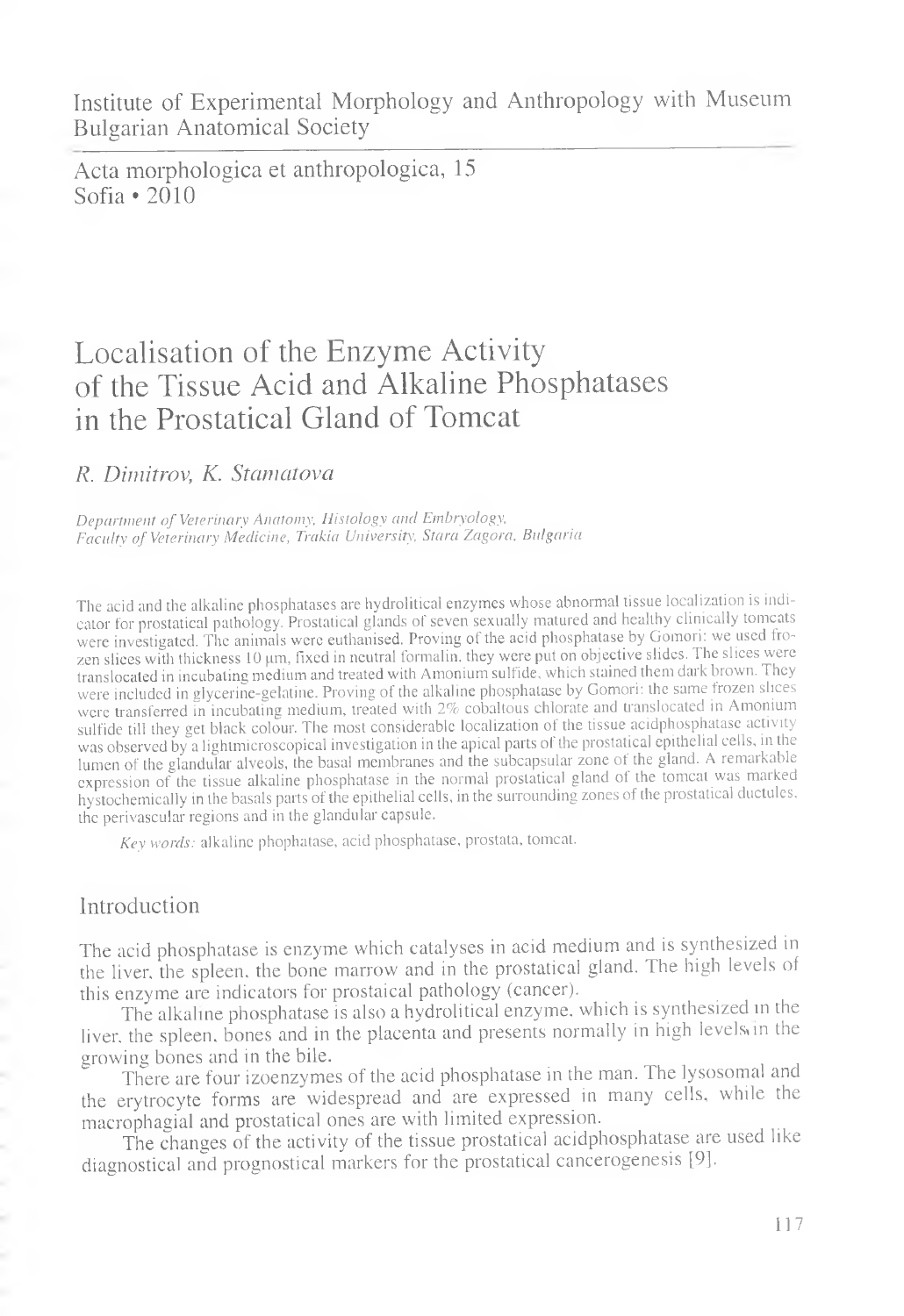There isn't any correlation between the activity of the acid phosphatase, the age of the specimen, the degree of the disease and of the prostatical cancer [3].

The izoenzymes of the acid phosphatase, in the prostatical gland of the man. vary in canceromatoses lesions, compared with the serum acid phosphatase, where it stays stable. These izoenzymes are present in the fetal and in the malignant prostate and are absent in the normal prostatical gland [11].

The ratio between the prostatspecifical antigen and the prostatical acid phosphatase is a remarkable prognostic indicator about the prostatical cancerogenesis of the man [12].

There is a decreased tissue capacity of the producing of the acid phosphatase in many malignant prostatical lesions, compared with the normal glands [7].

A tissue acid phosphatase in benignant prostatical glands is distributed in the columnar epithelial secretory cells, compared with the basal ones, where it misses [15].

The prostatical acid phosphatase is a tissue specific enzyme, whose localization is in the epithelium of the tubuloalveolar parenchyma of the ventral prostatical gland of the rat [ 14].

The activity of the lysosomal acid phosphatase increases after castration which is proved by an enzymohystochemical observation, compared with the secretory one. which decreases after androgenical depriviation [13].

The acid phosphatase in the complex of Golgi in the prostatical gland of the rat is different from those in the lysosomes [8].

The epithelial cells with osteoinductive potential (transitional epithelium) show a high activity of alkaline phosphatase, while these without potential- a low expression of this enzyme. There isn't such enzymohystochemical differences with the activity of the acid phosphatase in these two kinds of cells [16].

The reduction of the level of the alkaline phosphatase, in the monitoring of the disseminated prostatical cancer, is a biochemical marker for a positive prognosis [10].

In the male genital organs of the dog is found that the activity of the alkaline phosphatase is highest in the epididymis, and lower in the testis and in the prostata. The result proves, that the biggest fraction of this enzyme is secreted by the epididymis and not by the prostata [5].

The vesiculous and the bulbouretral glands show a high expression of the alkaline and acid phosphatases in the epithelium, except the alkaline one, which is expressed only in the stroma of the bulbourethral glands.There isn't any phosphatase activity in the prostatical epithelium and in the fluid [6].

There is a different localization of the alkaline and the acid phosphatases in the male genital organs (rat, rabbit, guinea pig, cat and dog ). The alkaline one is secretory, stromal, nuclear, and vascular, while the acid one is secretory and nuclear [1].

According to the other authors the reduced levels of the both enzymes are observed in malignant and benignant prostatical tissues [4].

The incomplete literary data about the localization of the enzyme expression of the prostatical tissue acid and alkaline phosphatases were a reasonable motif to make the enzymohystochemical investigation.

Our aim was to find separated tissue regions in the normal prostata of the tomcat where the activity of the investigated hydrolases is observed.

#### Material and Methods

Proving of the acid phosphatase by Gomori: Prostatical glands of seven sexually matured and healthy clinically male European shorthair cats (aged between one and two years with weight 2.8 kg to 4 kg) were investigated. The animals were euthanised with 200 mg Thiopental (Biochemie, Austria) IV.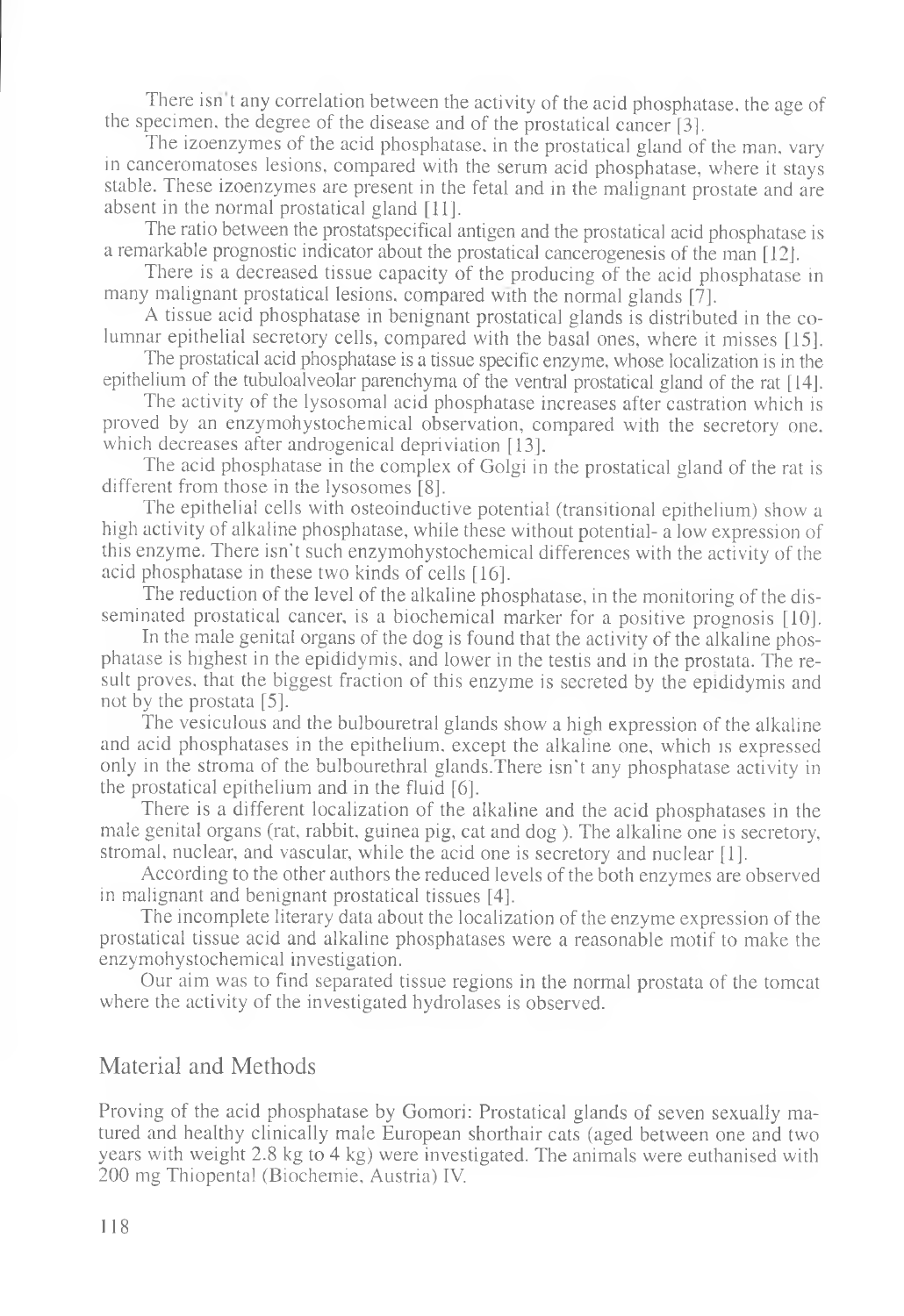Frozen slices with thickness  $10 \mu m$  were used. They were fixed in  $10\%$  neutral formalin for 24 h at temperature  $0-4$  C° and they were put on objective slides after that.

The slices were translocated in incubating medium and were put in a termostat at 37 °C for 3 h. They were edulcorated with a distilled water, treated with Amonium sulfide for one minute which stained them dark brown and included in glycerine-gelatine [2].

Proving of the alkaline phosphatase by Gomori: The same frozen slices were transferred in incubating medium and put in a termostat at temperature 37°C for 2 h, after that they were treated with 2% Cobaltous chlorate for three minutes and translocated in Amonium sulfide till they get black [2]. The localization of the enzyme expression of the tissue alkaline and acid phosphatases were proved lightmycroscopically.

#### Results and Discussion

The most considerable localization of the tissue acid phosphatase activity was found in the apical parts of the prostatical epithelial cells and in the lumen of the glandular alveols (Fig. 1). These results add the attitude [11, 14, 15] about the localization of this tissue enzyme in the prostatical gland of the man and of the rat. Probably it is a secretory form of the acid phosphatase, which is with apical and luminal fluidal expression. That confirms its presence in the ventral prostatical gland of the rat [13], the dog [1] and the man  $[12]$ .

The apical localization of the acid phosphatase activity in the prostatical epithelium of the tomcat gives us a reason to suppose about its active role in the formation and in the secretion of the prostatical fluid.



Fig. 1. Localization of the acidphosphatase activity (AcF) in the apical parts of the prostatical epithelial cells (Ep), in the basal membranes (MB) and in the alveolar lumen(L). Urethral lumen (UrL). (Bar=10  $\mu$ m)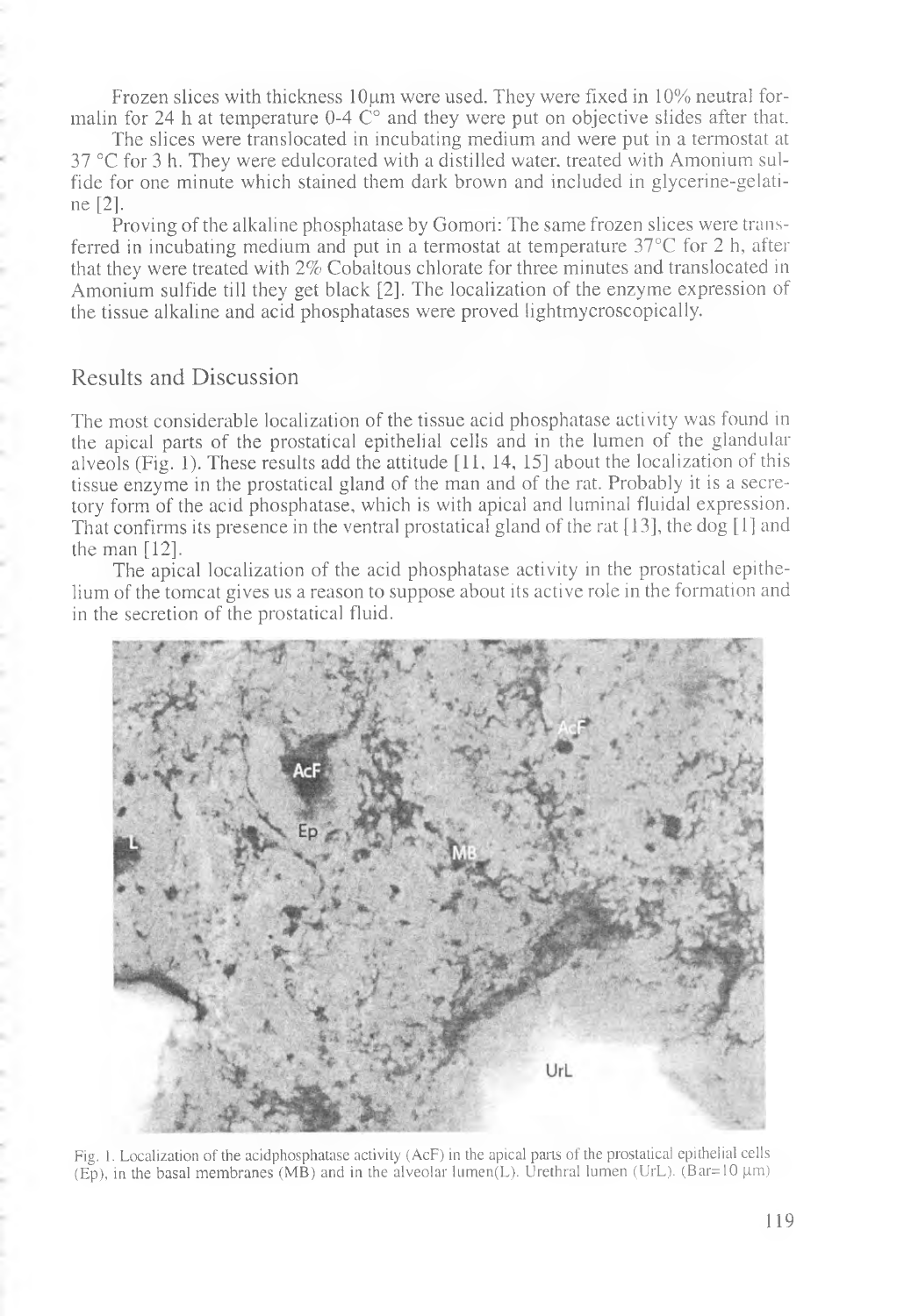

Fig. 2. Localization of the acidphosphatase activity (AcF) in the basal parts of the prostata (Caps) and in the glandular interstitium (INT). (Bar=10 μm)



Fig. 3. Localization of the alkalinephosphatase activity in the (AlcF) in the basal parts of the prostatical epithelial cells (Ep) and in the epithelium of the prostatical excretory canals (DE). Inerstitium (IT), (Bar=10  $\mu$ m)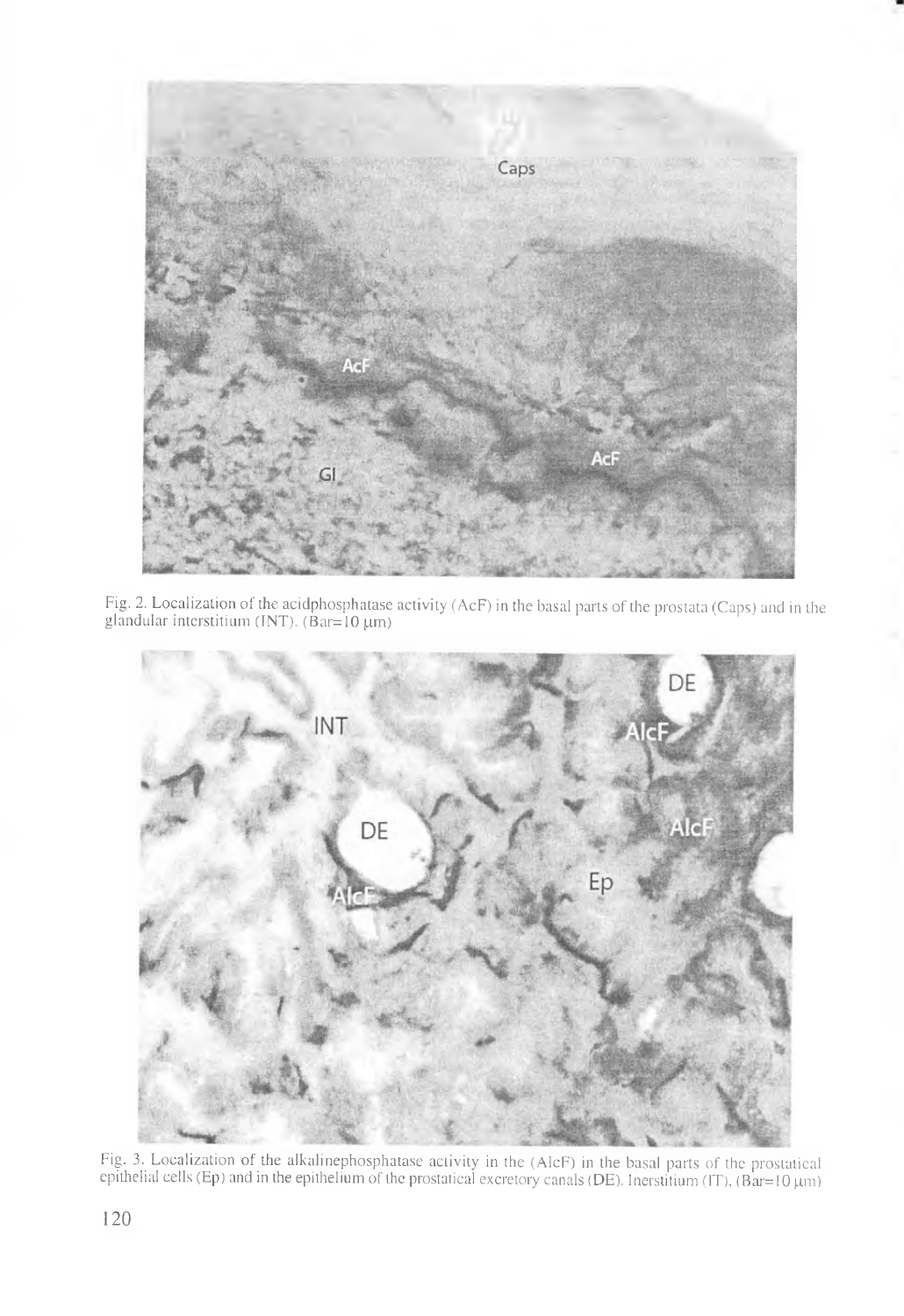The expression of the acid phosphatase, observed by us in the basal membranes and in the subcapsular region of the gland (Fig. 2) isn't confirmed by previous investigations [7, 8].

This distribution of the enzyme activity presumes its importance in the transport of substrates, necessary for the production of the prostatical fluid from the glandular parenchyma.

In the perivascular regions and in the periphery of the prostatical ductules, the enzyme expression is remarkable, that could be connected with the tissue collaborations between the vascular wall and the glandular part of the prostata, and between the drenaging elements and the glandular structures. The lowest acid phosphatase activity was found in the glandular stroma. (Fig. 2). That probably is connected with the different role of the interstitium about the glandular secretion-mechanical, nutritive, connecting etc.

Our results correspond with these of the man [3,9], but they contradict with other investigations of this enzyme expression in some rodents [6]. Therefore the tissue acid phosphatase activity in the normal prosata of the tomcat shows characateristic animal species particularities, which is connected with the special glandular morphology of this specimen.

A remarkable expression of tissue alkaline phosphatase was marked in the basal parts of the epithelial cells, the periferial regions of the prostatical ductules (Fig. 3), in the perivascular parts and the glandular capsule (Fig. 4). By these results we can suppose the role of the investigated enzyme in the transport and in the processing of the secretory substrates between the parenchymal and the stromal part of the tomcat's prostata.



Fig. 4. Localization of the alkalinephosphatase activity (AlcF) in the basal parts of the prostatical epithelial cells (Ep). Alveolar lumen (L). Interstitium (IT). (Bar=5  $\mu$ m)